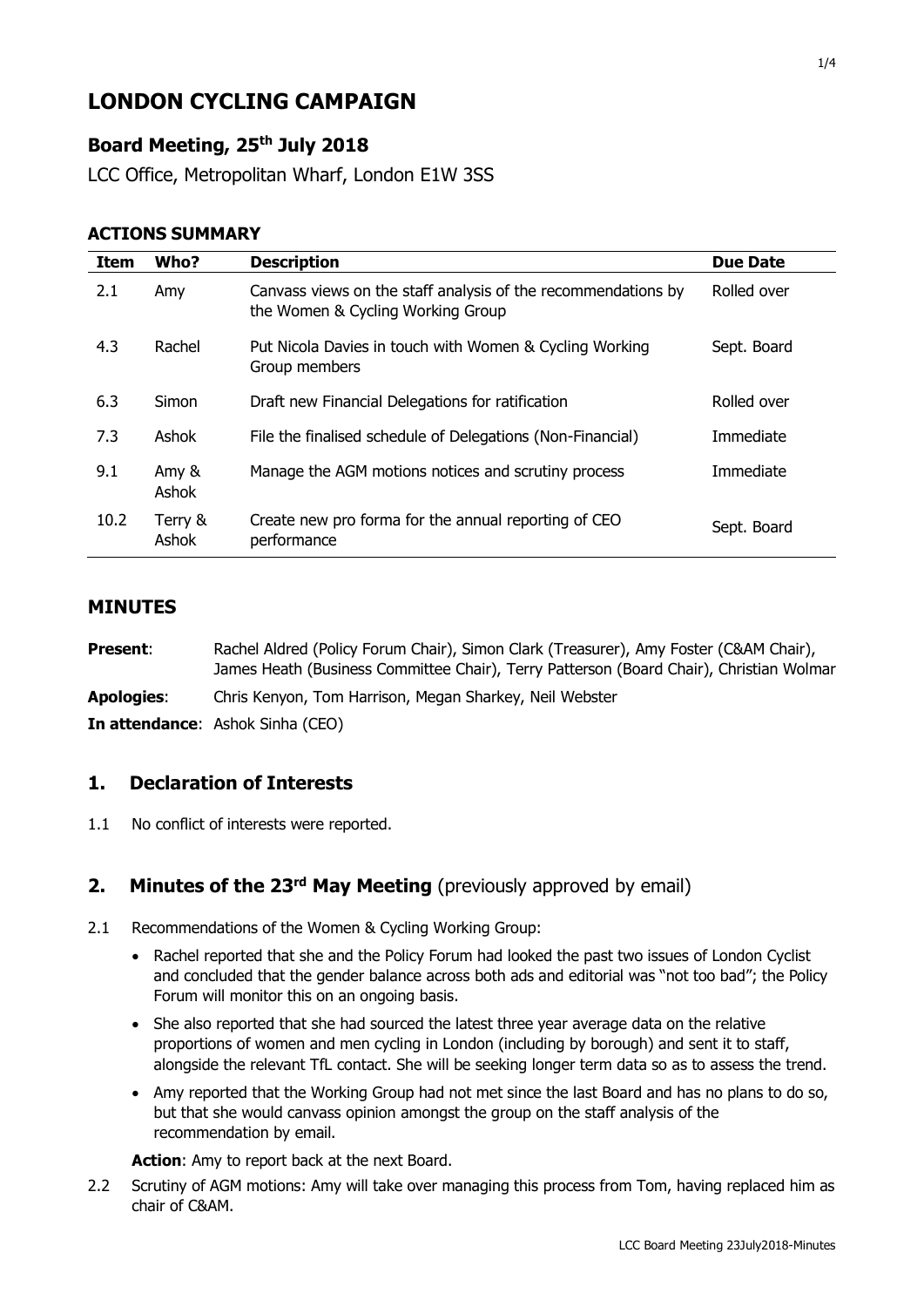- 2.3 Financial Delegations: rolled over.
- 2.4 All other actions were closed or are on the agenda for further discussion/decision.

### **3. Chair's Report**

3.1 Terry informed the Board that a complaint from a member against two staff members had been received. She had investigated the matter, including meeting the complainant and the staff concerned, and concluded that there was no case to answer. She did however note some areas in which communications could be improved.

### **4. Reports by Committee Chairs: for Noting**

- 4.1 There had not been a meeting of C&AM since March; the reports from the chairs of the Business Committee (Terry standing in for James) and Policy Forum were noted with thanks.
- 4.2 Regarding the Policy Forum: it was suggested that the Women & Cycling Working Group should report to the Policy Forum if it formally continues. However, the Board agreed that given the precise remit of the Policy Forum it would be better for the Group to continue to report directly to the Board. It was agreed that Nicola Davies be invited to attend the Women & Cycling conference in September and be put in touch with existing Working Group members

**Action**: Rachel to liaise with Nicola.

### **5. Audited Accounts & Narratives 2017-2018**

- 5.1 Simon introduced this item by saying that he had asked Chris Evans (Finance) to confirm by email that the contents of the Letter of Representation were correct – Chris said they were – and asked Ashok to confirm verbally that this was the case – which Ashok did.
- 5.2 Simon drew the Board's attention to the Management Letter, in which auditors confirmed a clean bill of health, stating its satisfaction that proper controls are in place (albeit with two minor, "housekeeping" recommendations to be addressed, which Ashok and Simon said were already in hand). Simon noted that the Board has stated that it is confident that the charity remains a going concern and will remains so for the next twelve months (the period in question), backed up by a cash flow analysis.
- 5.3 He asked that he and Terry be given permission to sign the accounts: the Board agreed, and he and Terry did so.
- 5.4 Regarding the two Borough Group audits: the groups we happy to co-operate and the auditors found that their finances were well controlled. The Board reaffirmed that auditing two Groups every year was a good idea and was necessary as part of the charity's overall risk management.
- 5.5 On the broader point about groups and risks, Simon and Ashok informed the Board that work is in progress regarding a potential "annual submission" by groups, which would be a simple and short declaration that proper processes were being followed across the main areas of risk (from finance to data protection).
- 5.6 Simon gave his thanks to Chris for producing a good set of accounts, and the Board thanked Simon for all his work to assist with the audit.

#### **6. Financial Delegations**

6.3 Simon reported that his draft paper to codify financial delegations was delayed and would be tabled at the next meeting.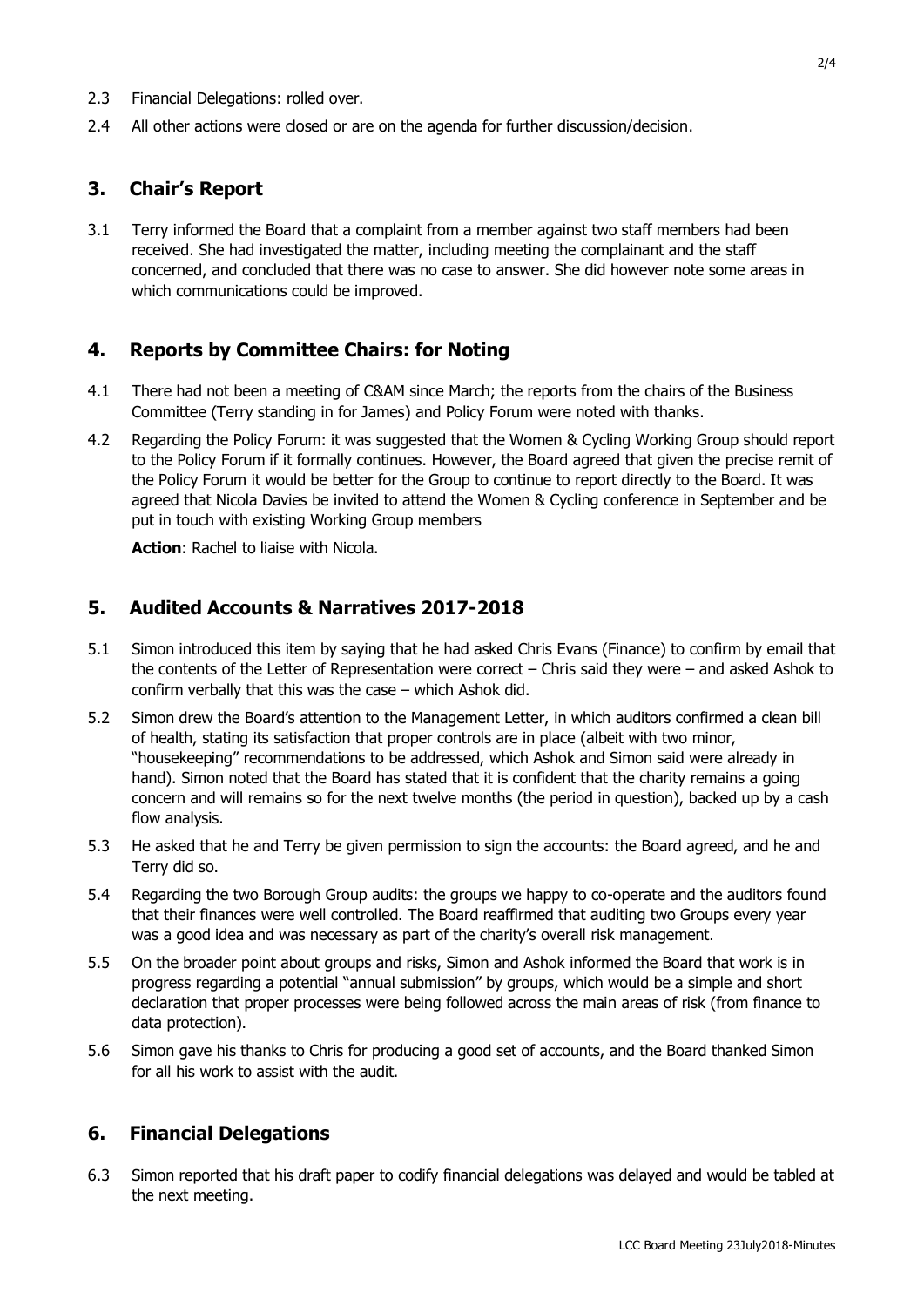## **7. Delegations (Non-Financial)**

- 7.1 Ashok summarised his proposals on delegations across all areas (apart from finance). James asked that he preamble be corrected to show that the Board is accountable to the membership, rather than general meetings (albeit through the mechanism of the latter). It was also agreed that insurances – missing from this paper - should be part of the Financial Delegations paper (above).
- 7.2 Subject to the above change the Board approved the proposed delegations.

**Action**: Ashok to finalise and include in the Board file.

7.3 Noting that only staff have access to the governance folders on the server, the Board agreed that copies of relevant constitutional and policy/procedural documents should be kept on the OneDrive/SharePoint space to which trustees have access through their Office 365 accounts.

#### **8. Safeguarding Working Group**

- 8.1 Terry reported that the group had held its first meeting, agreeing the ToRs that it has tabled for Board approval. Its next task is to draft a new safeguarding policy for the organisation (noting that the main area of risk remains in relation to Borough Group activities).
- 8.2 The Board approved the ToRs of the Working Group.

#### **9. AGM**

9.1 Ashok summarised the timelines for managing motions, as set by AGM Standing Orders.

Action: Ashok and Amy to agree the precise deadlines needed, set up a motions scrutiny meeting, and commence communications to members.

9.2 The Board agreed to strike the existing Board policy (never observed in practice) of putting Special Resolutions to a full electronic vote of members.

#### **10. Performance Management**

- 10.1 Terry introduced this item as being a continuation of the work on improving governance that the Board had begun at its Awayday in January.
- 10.2 The Board agreed that appraisals of the Chair and trustees were not needed but that it would like to see a formal, annual note from the Chair on the performance of the CEO.

**Action**: Terry to work with Ashok to construct a pro forma for reporting CEO performance.

#### **11. Staff Report**

11.1 Noted with thanks.

#### **12. AOB**

12.1 The Board reaffirmed its acceptance of Ashok's and individual trustees' recommendations that LCC should not endorse the proposed "national funeral for the unknown cyclist" outside parliament; it noted the communications that staff had sent to activists about this matter, and that Cycling UK is taking the same position.